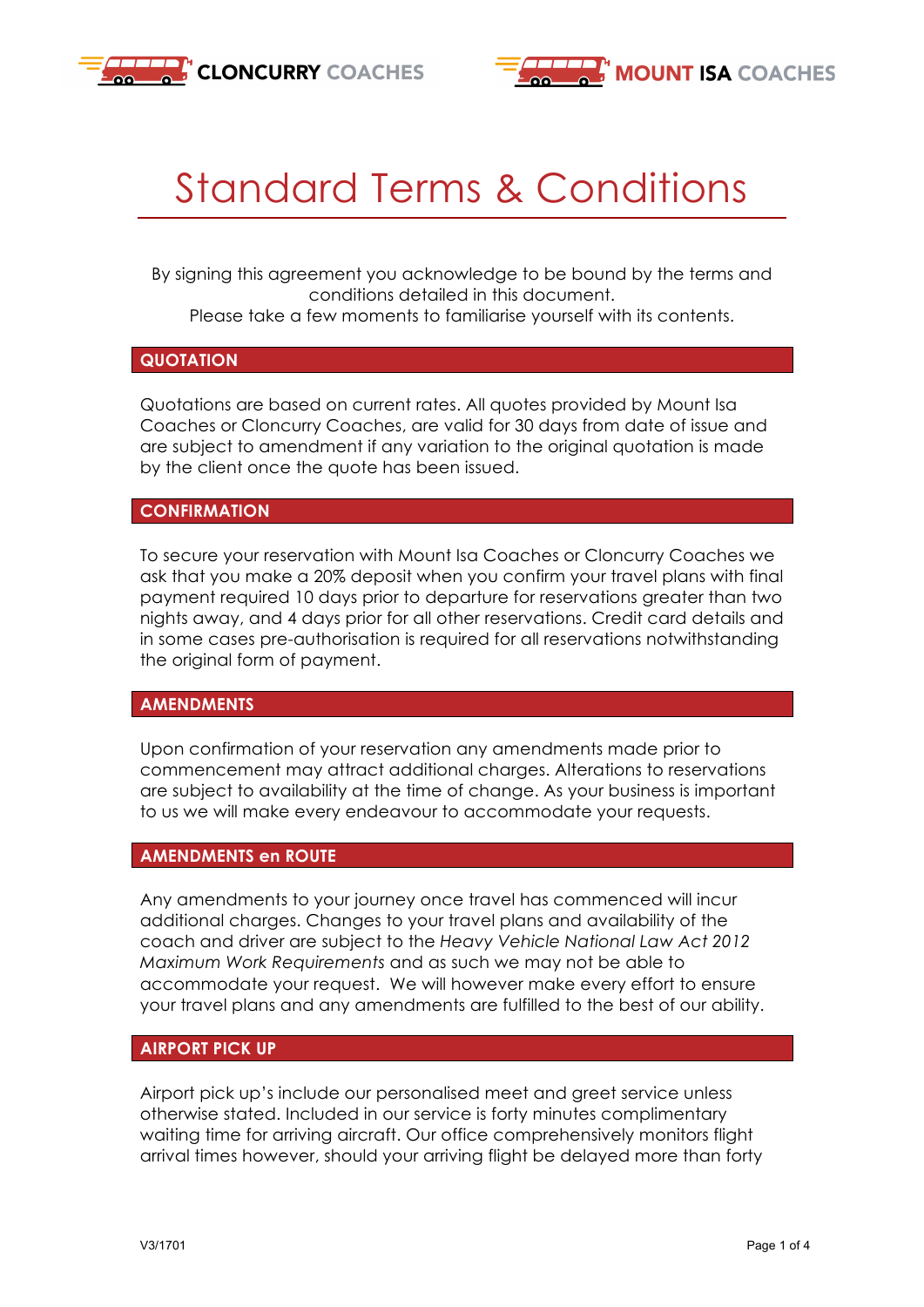



minutes without advice to our office we will charge additional waiting time for the applicable vehicle hired in quarter hour increments.

### **CANCELLATIONS**

We understand that circumstances change therefore we have implemented a broad cancellation policy In the event that you need to withdraw your reservation with Mount Isa Coaches or Cloncurry Coaches.

#### **Cancellation conditions:**

- Ø No penalty if cancelled 72 hours or more prior to day of departure.
- $\triangleright$  Forfeiture of 50% of amount paid if cancelled less than 72 hours but more than 48 hours prior to 9:00am on day of travel.
- Ø Forfeiture of 100% if cancelled less than 48 hours prior to the day of travel.

### **DAMAGE**

Mount Isa Coaches and Cloncurry Coaches reserve the right to recover all reasonable costs associated with repair to any damage whether intentional or not. Damage may constitute but not limited to seats, seat belts, windows, electrical equipment, toilets, video monitors, vents, curtains and tampering with emergency exits as well as unreasonable soiling including the need for supplementary cleaning in excess of standard requirements that is caused to the vehicle during your hire.

### **POLICY AND PROCEDURES**

### **Chain of Responsibility**

All parties associated with the hire of public passenger transport have a duty of care to ensure breaches of road transport laws do not occur. All parties must ensure that their actions do not constitute a breach of the *Heavy Vehicle National Law Act 2012* or that their inaction can contribute to a breach. All parties are legally held responsible for the safe passage and operation of the vehicle.

### **Fatigue Management**

The hirer must not encourage or prevent the driver from taking their mandatory rest breaks as prescribed by law. The hirer must provide adequate accommodation for drivers if the required driving schedule does not permit the drivers to return to base within their

## legally prescribed driving hours.

### **Smoking**

In accordance with State and Federal government legislation smoking is not permitted on any Mount Isa Coaches or Cloncurry Coaches vehicle including the use of electronic cigarettes.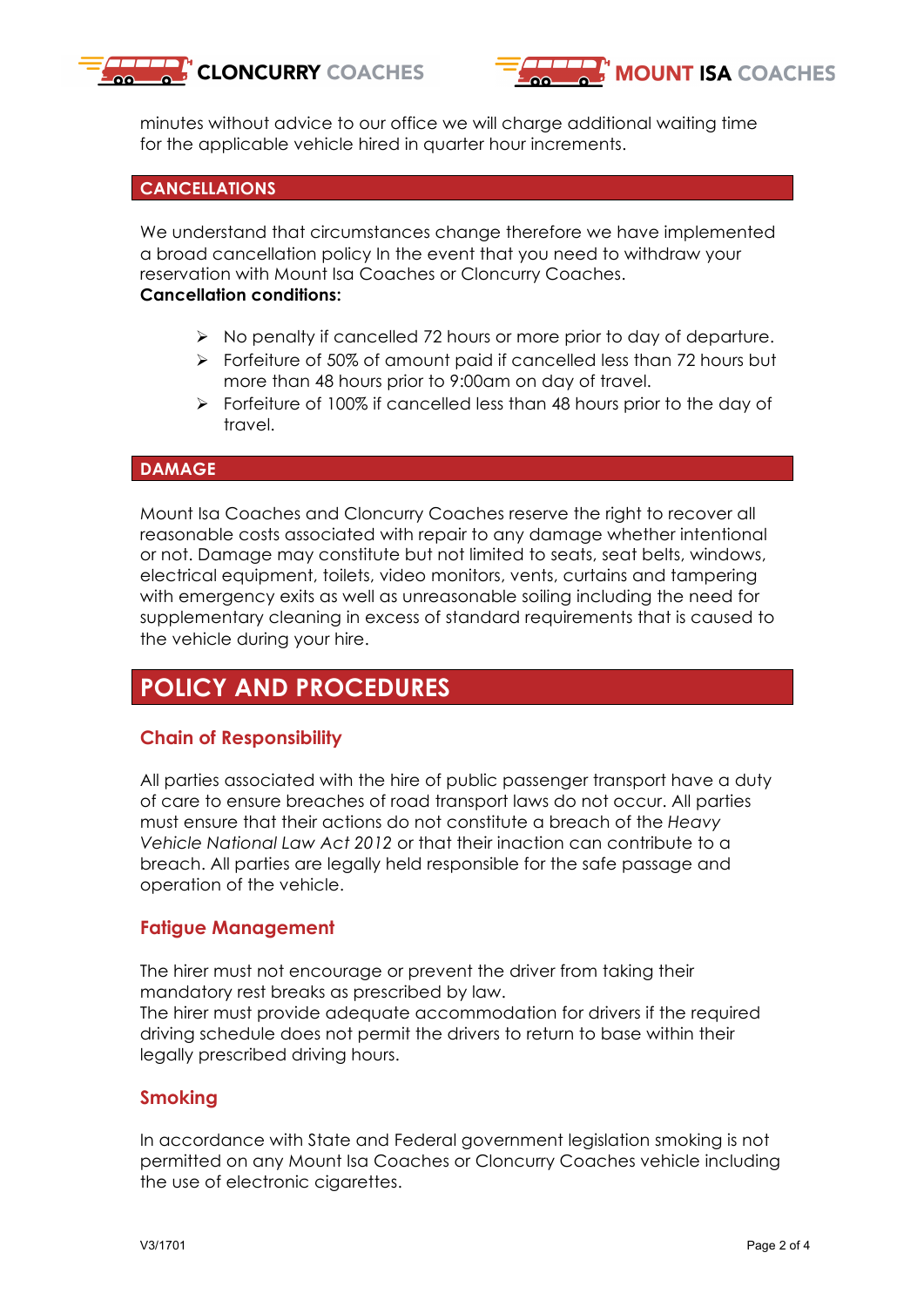



### **Alcohol and Drugs**

The consumption of alcohol or illicit drugs is not permitted under any circumstances on any vehicle and will be strictly enforced. Passengers that are suspected to be intoxicated or under the influence of illicit drugs will be denied travel or removed from our vehicle without regress.

### **Seat Belts**

With your safety in mind, all our vehicles are fitted with lap-sash seat belts. Federal and State legislation require all passengers to ensure their seat belts are fastened while the vehicle is in motion. Passengers are responsible for fines or infringement notices issued by the relevant authority for any noncompliance.

### **Luggage**

Mount Isa Coaches and Cloncurry Coaches restricts passenger baggage to one suitcase weighing no more than 23 kg's and one piece of small hand luggage which is permitted on the coach.

**Dangerous Goods –** are not to be carried on the coach under any circumstances, this includes as part of your passenger baggage. If you are unsure please ask.

Our coach drivers have the right to refuse any luggage for carriage without explanation

### **Food and Drinks**

Food and beverages and any glass receptacles are not permitted on board any of our vehicles. Our exception is non-alcoholic beverages contained in plastic screw top bottles which are permitted on board.

### **Right of Refusal**

Drivers have the legal right to deny boarding to, or remove any passenger behaving in a way likely to endanger the safety of themselves, fellow passengers, the driver or the general public. Under such actions it is mandatory for the driver and/or Mount Isa Coaches and/or Cloncurry Coaches to notify the local authorities.

Mount Isa Coaches and Cloncurry Coaches reserve the right to immediately terminate its provision of service if any actions are deemed threatening, unsafe or dangerous to other passengers, the driver, vehicle or the general public. (Refunds will not be issued for terminated services)